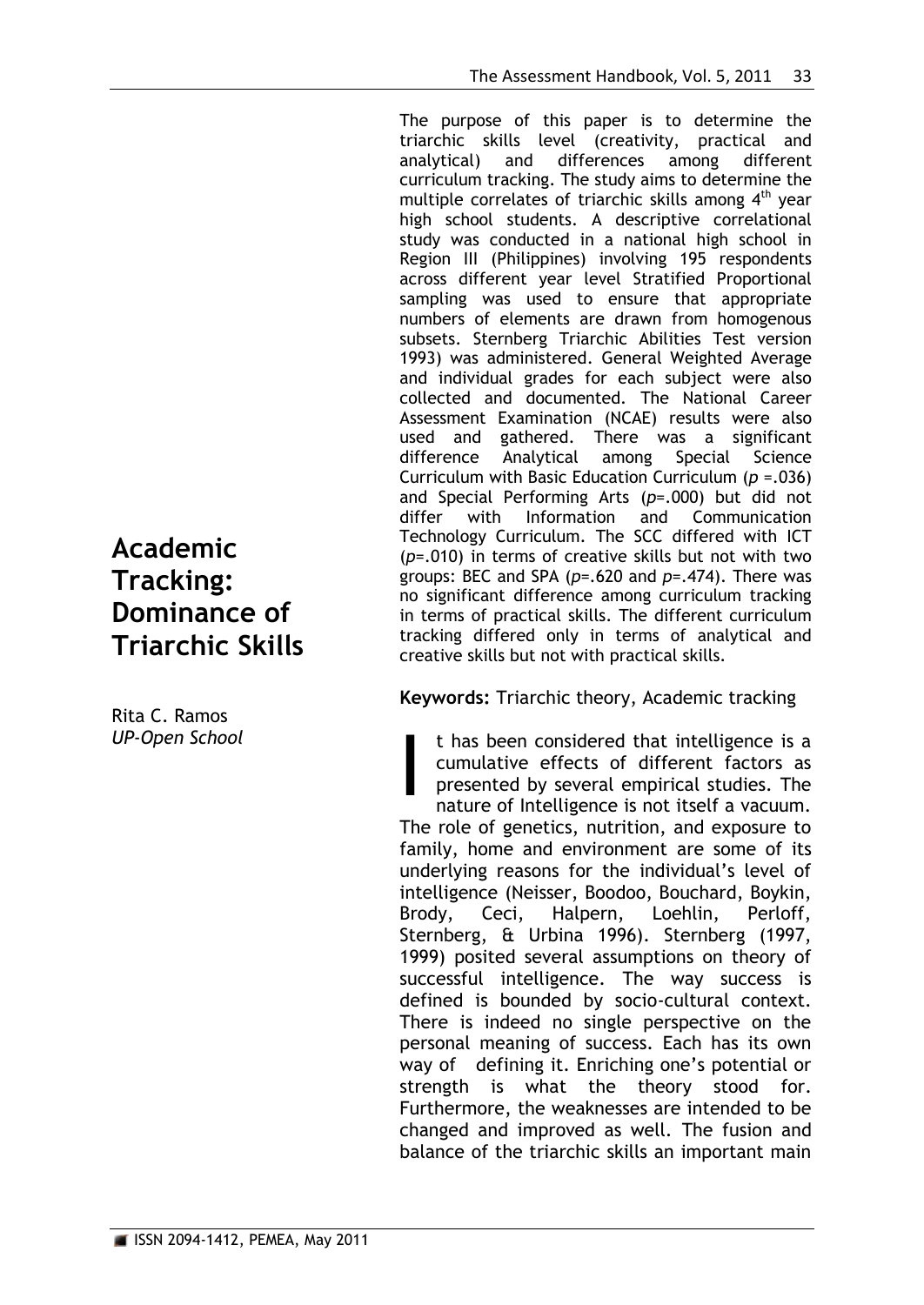assumption in his theory presented. Triarchic skills are composed of Analytical, Creative and Practical skills. Creative skills are directed toward putting together ideas; Analytical skills are geared on choosing the best of ideas and practical skills are helpful in carrying out the ideas (Sternberg 2006). In the study of Neisser et al (1996) concluded that there are many ways of defining intelligence and multitude of means to become intelligent.

It is noteworthy to consider the so called curriculum tracking in educational system. Curriculum tracking is defined as segregation of students according to curriculum standards, educational and career aspiration and ability levels. An empirical study noted that students who are tracked in less academically inclined curriculum tend to have limited occupational choices (Akos, Lambie, and Milsom & Gilbert 2007). Terwell (2005) concluded that high achieving students gain from high track while low achieving ones limit their potential. However in the contemporary views of intelligence, doing such will benefit students for curriculum tracking. Such preparation will match one's ability. This perhaps imply that the academic preparation may likely influence future career choice. Thus this espouses the assertion of successful Sternberg's Successful Intelligence that when one taught parallel to their ability and thinking they will perform better (Sternberg 2008). The theory implies working on the strength on one's individual instead of the weakness part. However the question whether the intended outcomes of curriculum tracking indeed reflective of the several variables. Does each curriculum tracking able to develop the triarchic skills? Does curriculum tracking able to maximize one' strength and maximum potential as it aimed for? Sternberg (2006) referred that intelligence is perceived as culturally and socially divergent. Individuals may not have all the skills but may have one or two that complements his or her weaknesses.

Curriculum tracking are as follows implemented in the said institution: Special Science Class otherwise known Engineering and Science Education Project was implemented with DECS Order No. 54 (1996) to provide a curriculum concentrated on pure sciences. Thus it primarily serves the high ability group which being referred to "intellectually gifted and science inclined students. Basic Education Curriculum (2002) is the restructured curriculum from 1983 Elementary Education and the 1989 Secondary Education Curriculum. This is comprised of five learning areas: Filipino, English, Science and Technology, Mathematics and lastly the "Makabayan ". The latter integrates different subject areas and coined "Laboratory of Life ". This curriculum introduced Integrated Science, Biology, Chemistry for the first until third year and two tracking (either Advanced Chemistry or Physics for fourth year. The Special Program in the Arts is intended for multi-artistically inclined students. This has the following specializations: Music, Visual Arts, Theater Arts, Creative Writing, Media Arts and Dance. Lastly, the Information and Communication Technology Curriculum aimed to keep paced with the computer technology. The four different curricula cater to diverse students' ability with emphasis on individual's strength. The common places for this diversified curriculum are the distinct outcomes, such as Special Science Curriculum (SCC) focused on pure sciences and prepared for Science based courses in the college. It is expected that the honing of strength will be relative to the outcomes. Thus the inquiry is aimed to determine on which among the triarchic abilities is significantly dominant in each curriculum tracking. Is it relative to its distinct outcomes outcomes in terms of triarchic skills namely: Analytical, Creative and Practical Skills?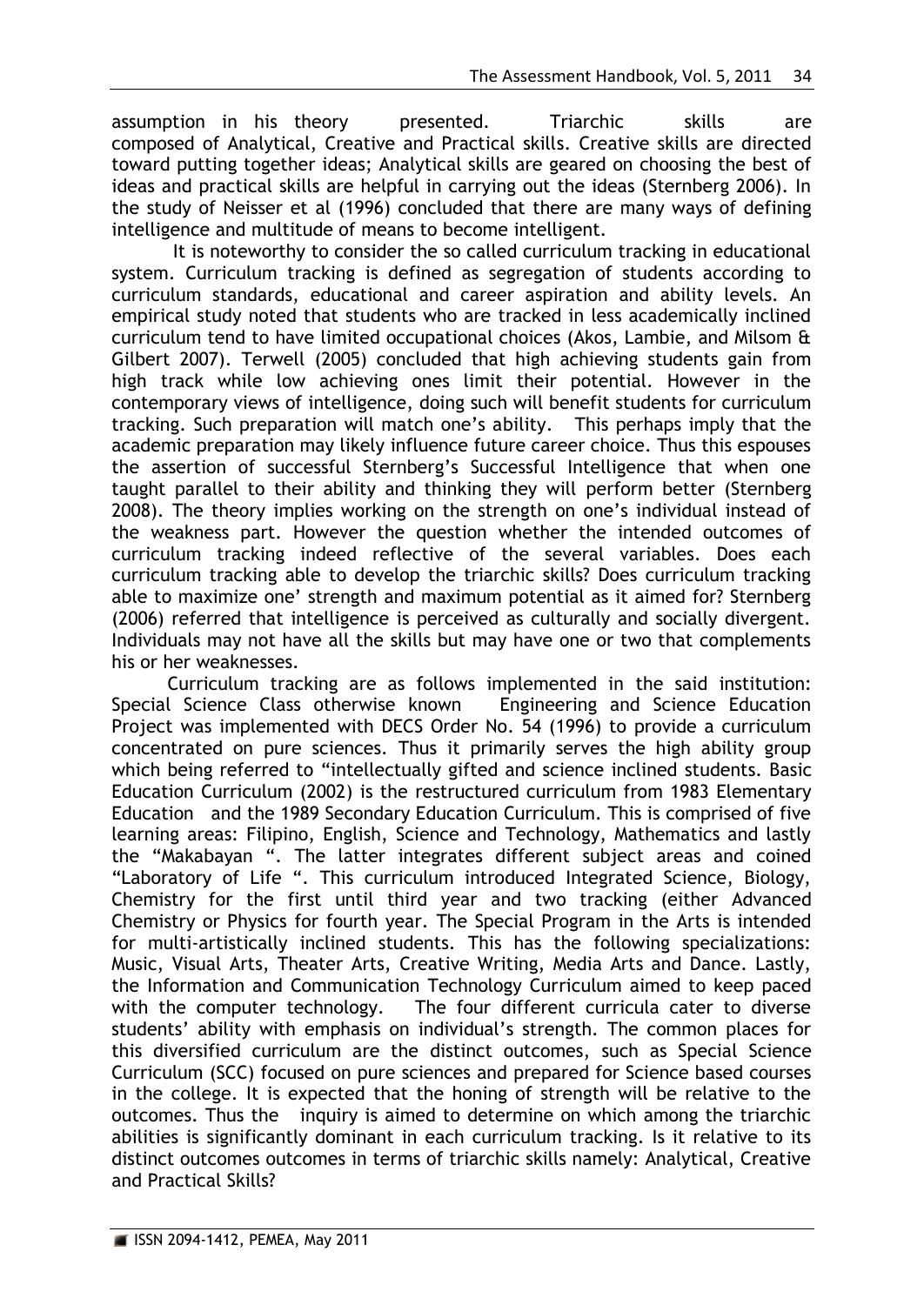This study is aimed to investigate the difference among curriculum tracking in terms of triarchic skills. This has the following objectives:

- 1. To determine the triarchic skills level ( creativity, practical and analytical ) among different curriculum tracking
	- a. Special Science Curriculum
	- b. Basic Education Curriculum
	- c. Special Performing Arts
	- d. Information and Communication Technology
- 2. To determine the difference in the triarchic skills (creativity, practical and analytical) among different curriculum tracking.
- 3. To determine the multiple correlates of triarchic skills among  $4<sup>th</sup>$  year high school.

### **Methodology**

There were 206  $4<sup>th</sup>$  year high school students from a national high school in Region III. They were randomly selected from different curriculum : Special Science Class (*N*=65), Basic Education Curriculum (*N*=79), Information and Communication Technology (*N*= 35) and Special Performing Arts (*N*= 25). The data were collected within March 22 – 24, 2010. Only 195 of them were included for the data analysis. The exclusion of 11 cases was related to incomplete data (i.e. copy of grades). This may be related to ongoing computation and submission of grades at the time of data collection.

Stratified Proportionate Random Sampling was utilized for this survey to ensure that appropriate numbers of elements are drawn from homogenous subsets of that population instead of selecting a sample from a large total population. (Babbie, 2001). The total population per year level was known first before sampling took place. This ensured that the proportion of sample is based on the total population.

## **Measures**

- a. STAT ( Sternberg Triarchic Abilities Test 1993 version ) this comprised of 36 items examination which has 9 subtests and collectively yield three basic scores.
	- 1. Analytic (subtest 1-3 multiple choice) this consisted of analytical- verbal; analytical quantitative and analytical figural.
		- a. Analytical- verbal (4 items) students are supposed to substitute the artificial word of the appropriate word depending on the theme of the sentence.
		- b. Analytical –quantitative (items) student should supply the number in the number series pattern.
		- c. Analytical Figural
	- 2. Creative (subtest 7-9 multiple choice) this consisted of creative –verbal; creative quantitative and creative figural.
	- 3. Practical ( subtest 4- 6 multiple choice )- this consisted of practical –verbal; practical quantitative and practical figural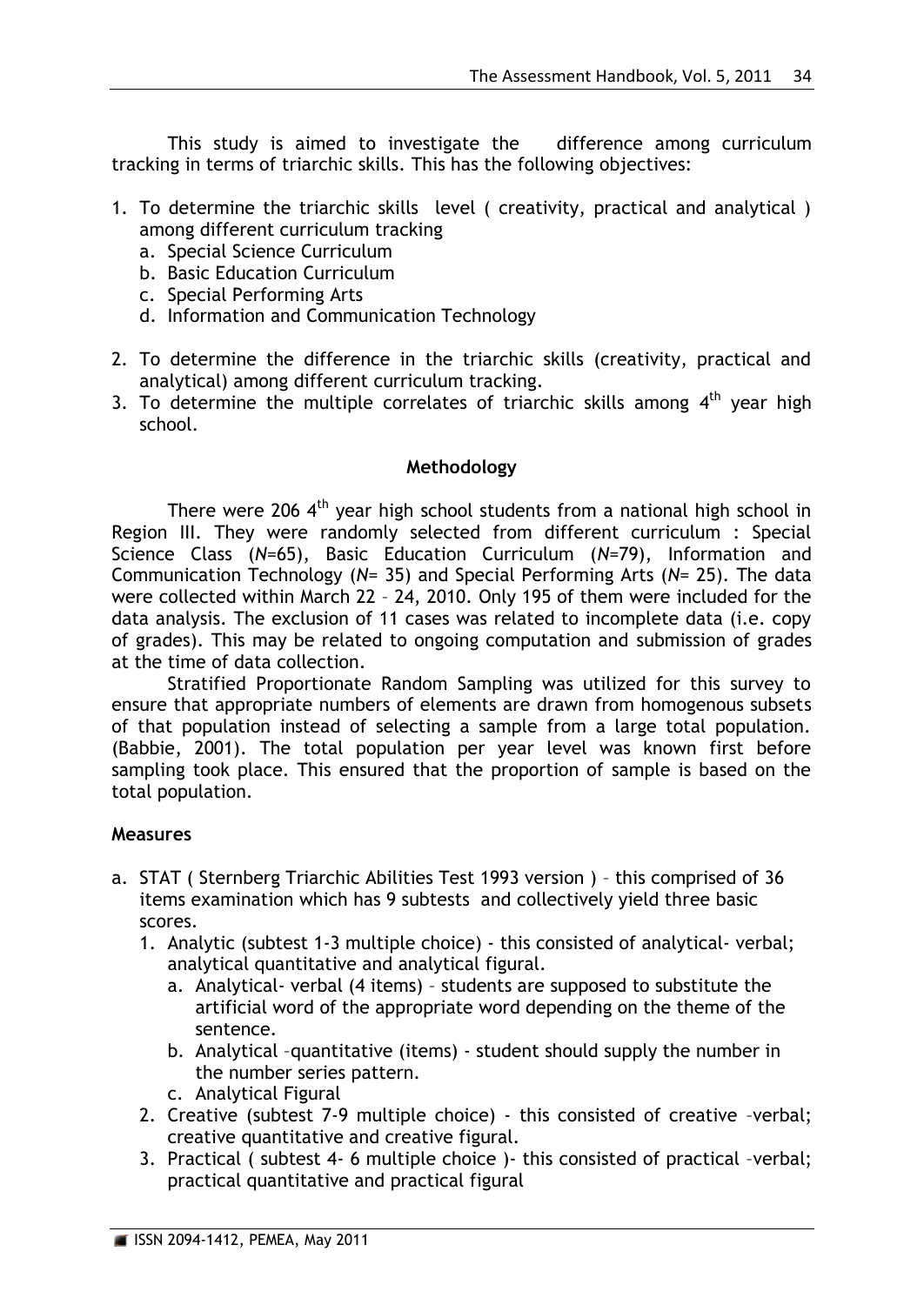Separate scores may be obtained

- 1. Verbal ( subtest  $1.4 \text{ ft}$  7 )
- 2. Quantitative ( subtest 2, 5 & 8 )
- 3. Figural (subtest  $3, 6 \text{ ft } 9$ )
- b. General weighted Average (1st to  $4<sup>th</sup>$  year high school) and Individual report of subjects (1st to 4<sup>th</sup> year) - this was obtained through computing of individual report of subjects as reflected in secondary student's permanent record. This is referred as B.P.S. Form 137-A wherein it contains the periodic ratings across year level (from  $1^{st}$  year to  $4^{th}$  year high school). This record contains personal information from the students like place of birth, parent or guardian, address and occupation. Extra Curricular activities and honors received were also asked and documented.
- c. National Career Assessment Examination **–** This has the following subsets namely: clerical ability, manipulative skill, technical – vocational aptitude, non verbal ability, entrepreneurial skill, scientific ability, reading comprehension, verbal ability, mathematical ability and general scholastic aptitude. This aimed to improve the quality of secondary education graduates entering college and to lead the flow of students to courses in post secondary institutions of learning matching their aptitude. This aimed to diagnose and direct secondary education graduates to post secondary that match their aptitude. This is still in the recommendary status at current. However the implementation will be on its third year and with appropriate law.

### **Data Collection Method**

A letter of permission was sent and approved by the school principal. The data collection was conducted last March 24 and 25, 2010 in Olongapo City National High School. The following participants took the examination (STAT) (SCC= 65, BEC=79, ICT=37 and SPA =25). Two teachers facilitated the distribution and administration of STAT (Sternberg's Triarchic Ability Test) guided by the test instructions. This took them two consecutive days to accomplish the target number of participants due to availability of participants. The test papers were later checked and encoded for further analysis. Reliability was also analyzed yielding a cronbach alpha of .7012.

National Career Assessment Examination (NCAE) results were requested and approved from the office Testing and Evaluation Office of Olongapo City National High School. This was released and distributed only on the first week of March prior to STAT administration.

The master's list was provided and forwarded thus necessitated to look for individual names among the 195 participants. Data on the following were retrieved and documented: Scientific Ability (SA), Reading Comprehension (RC), Verbal Ability (VA), Math Ability (MA), General Scholastic Aptitude (GSA), Clerical Ability (CA), Manipulative Skills (MS), Technical Vocational Aptitude (TVA), Non Verbal Ability (NVA) and Entrepreneurial Skill (ES).

General Weighted Average and Records of Academic subjects of those who took the STAT were requested and approved by the principal. The records of those who took the STAT were retrieved from the level coordinator . Only those whose permanent records were available by the time of data retrieval were included (*N*=195). Pertinent data were encoded specifically: Name, curriculum tracking,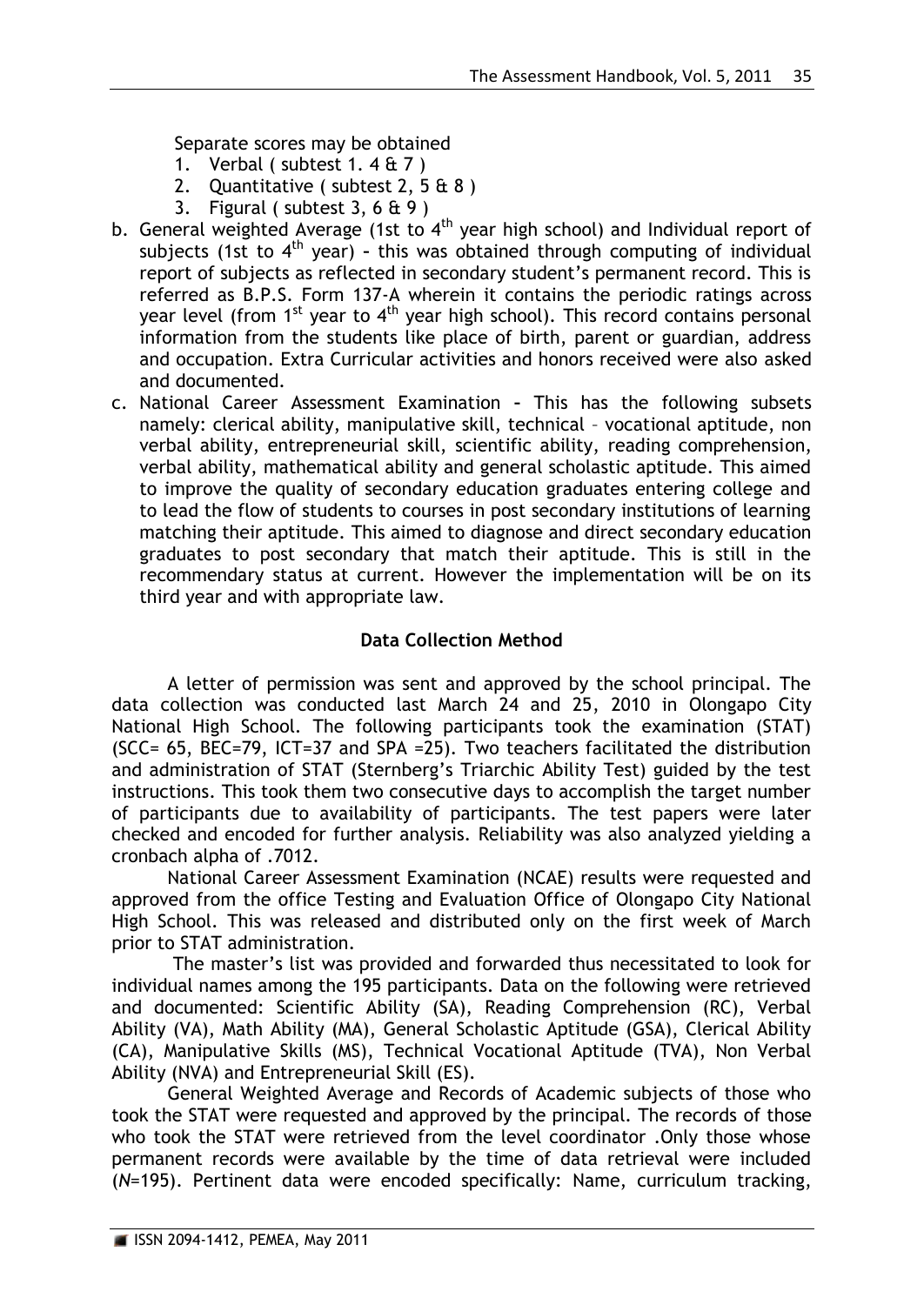guardians' occupation, and all subjects' grades from first year to fourth year. General weighted average was computed.

# **Statistical Treatment**

SPSS for Windows (version 11.5, SPSS Inc, Chicago, Illinois) was the statistical software used in this study.

**Means and Standard Deviations.** These were used to answer research objective no. 1 (To determine the triarchic skills level among different curriculum tracking).

**Analysis of Variance (ANOVA).** This was used to answer research objective no. 2 (To determine the difference in the triarchic skills across different curriculum). This statistical treatment is appropriate to answer whether the group means differ from each other (Munro, 2001). The independent variable (often called factor) has two or more levels. Curriculum tracking is a variable with four levels (SCC, BEC, SPA and ICT). The dependent variable (STAT scores) is a continuous variable. It satisfied the assumptions of ANOVA namely that STAT is continuous and normally distributed (Analytical skills -.084, Creative Skills - .612 and Practical -.005). Multiple group comparison was used specifically Scheffe for post hoc test. This was used to determine of which among groups are different. *F* test alone cannot determine which groups differ from each other (Munro, 2001). Scheffe is commonly used and reported in empirical studies. This was used to answer Research Objective no. 4 (To determine the difference in the NCAE across different curriculum).

**Multiple Regression.** This was used to answer Research Objective no. 3 (To determine the multiple correlates of triarchic skills among fourth year high school students). This was used to predict outcomes and explain the interrelationships among variables (Munro, 2001). Curriculum tracking was dummy recoded into the following :  $SCC = 1$ ,  $BEC$  and  $SPA = 0$ ;  $BEC = 1$ ,  $SCC$  and  $SPA$ ;  $SPA = 1$ ,  $BEC$ , and  $SPA$  $= 0.$ 

## **Results**

The following are presented and arranged according to the objectives presented.

Research Objective 1: To determine the triarchic skills (creativity, practical and analytical) among different curriculum tracking.

The table 1 shows the means, *SD*s of the STAT (Analytical Skills) across different curriculum tracking. According to these data, the SCC scored higher in this area (*M*=10.38) has the highest mean among the four groups. Variability was consistent across curriculum tracking (*SD* ranges from 1.095 to 2.478).This would imply that the sample for each group are homogenous. Furthermore, the skewness and kurtosis measures were small, .084 indicating the normal distribution. This has been revealed in the visual inspection of the graph.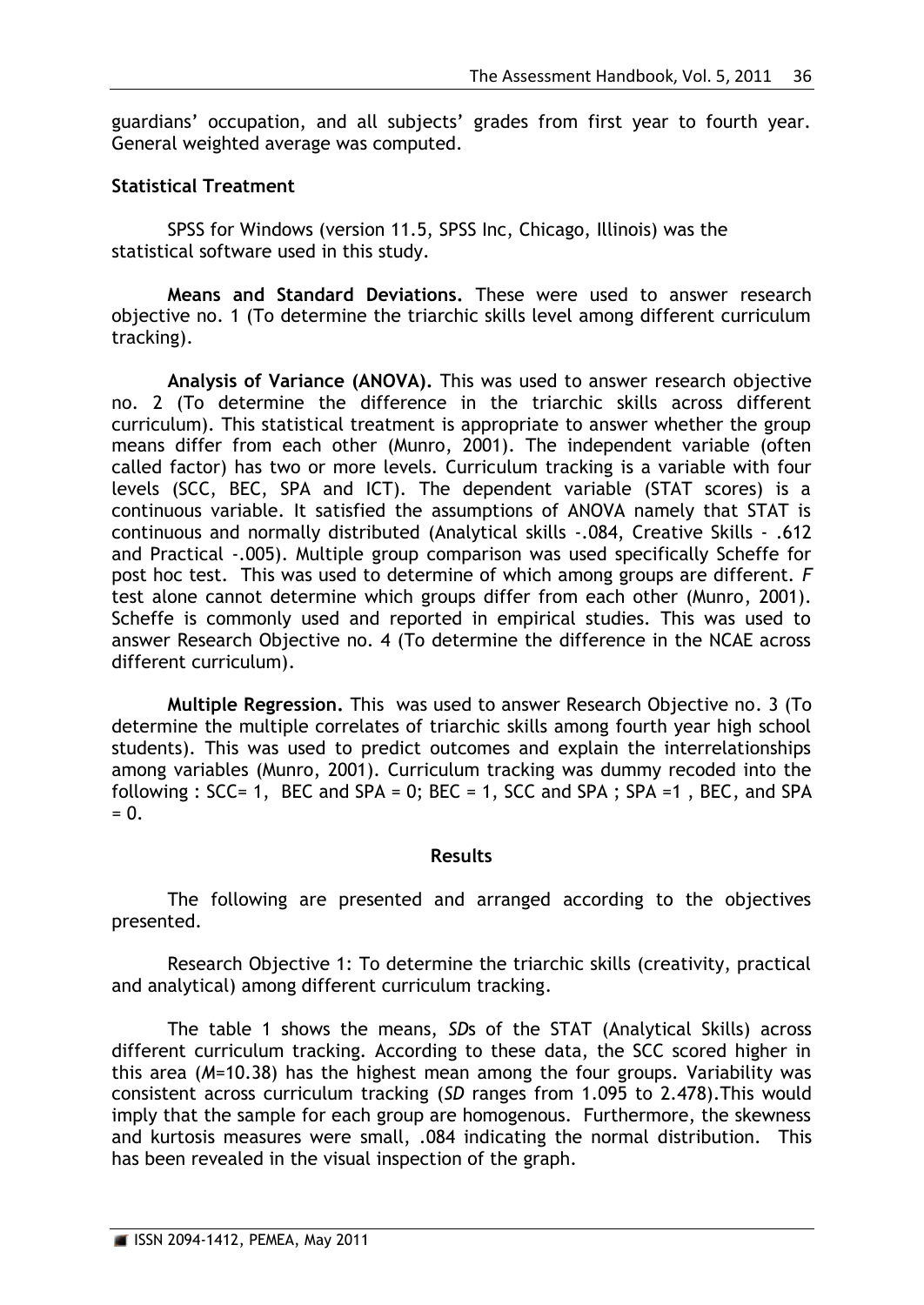| Standard Deviations and n for Analytical Skills |     |       |       |  |
|-------------------------------------------------|-----|-------|-------|--|
| Curriculum                                      |     |       |       |  |
| Tracking                                        |     |       |       |  |
| Special Science C                               | -64 | 10.38 | 2.478 |  |
| <b>BEC</b>                                      | 78  | 9.09  | 3.059 |  |
| <b>SPA</b>                                      | 20  | 7.35  | 1.531 |  |
| <b>ICT</b>                                      | 33  | 10.55 | 1.095 |  |

| Table 1 |  |                                                 |
|---------|--|-------------------------------------------------|
|         |  | Standard Deviations and n for Analytical Skills |
|         |  |                                                 |

The table 2 shows the means, *SD*s of the STAT (Creative) across different curriculum tracking. According to these data, the SCC scored higher in this area (*M*=3.72) has the highest mean among the four groups. Variability was constant across curriculum tracking (*SD* ranges from 1.146 to 2.066). The scores assumed a normal distribution with skewness of .612.

*Descriptive Statistics for Creative Skills Curriculum Tracking n M SD* Special Science C BEC SPA ICT 64 78 20 33 3.72 3.32 3.00 2.42 2.066 1.702 1.835 1.146

The table 3 shows the means, *SD*s of the STAT (practical skills) across different curriculum tracking. According to these data, the SCC scored higher in this area (*M*=4.22) has the highest mean among the four groups. Variability was constant across curriculum tracking (*SD* ranges from 1.496 to 1.600). This assumed a normal distribution with skewness of -.005.

Table 3

Table 2

*Standard Deviations and n for Practical Skills*

| 3.441 |      |       |  |  |
|-------|------|-------|--|--|
|       | м    |       |  |  |
|       |      |       |  |  |
| - 64  | 4.22 | 1.496 |  |  |
| 78    | 3.92 | 1.421 |  |  |
| 20    | 3.94 | 1.119 |  |  |
| 33    | 4.02 | 1.600 |  |  |
|       |      |       |  |  |

Research Objective no. 2: To determine the difference in the triarchic skills (creativity, practical and analytical) among different curriculum tracking.

The table shows that there was a significant difference between analytic skills and curriculum tracking, *F* (3, 191) =9.510, *p*= .000.The table 4 shows the number of subjects, the mean, and the standard deviation of analytic skills for each cell. A multiple comparison (Scheffe) test indicated that the group difference accounting for the significant *F* value was for the SCC with BEC (*p=*.036) and SPA (*p=*.000) but did not differ significantly with ICT (*p=* .992). The SCC tracking scored higher (*M*=10.38) than BEC group (*M*=9.09) and SPA (*M*=7.35). Special Science Curriculum otherwise known globally as Science Enriched Curriculum .Science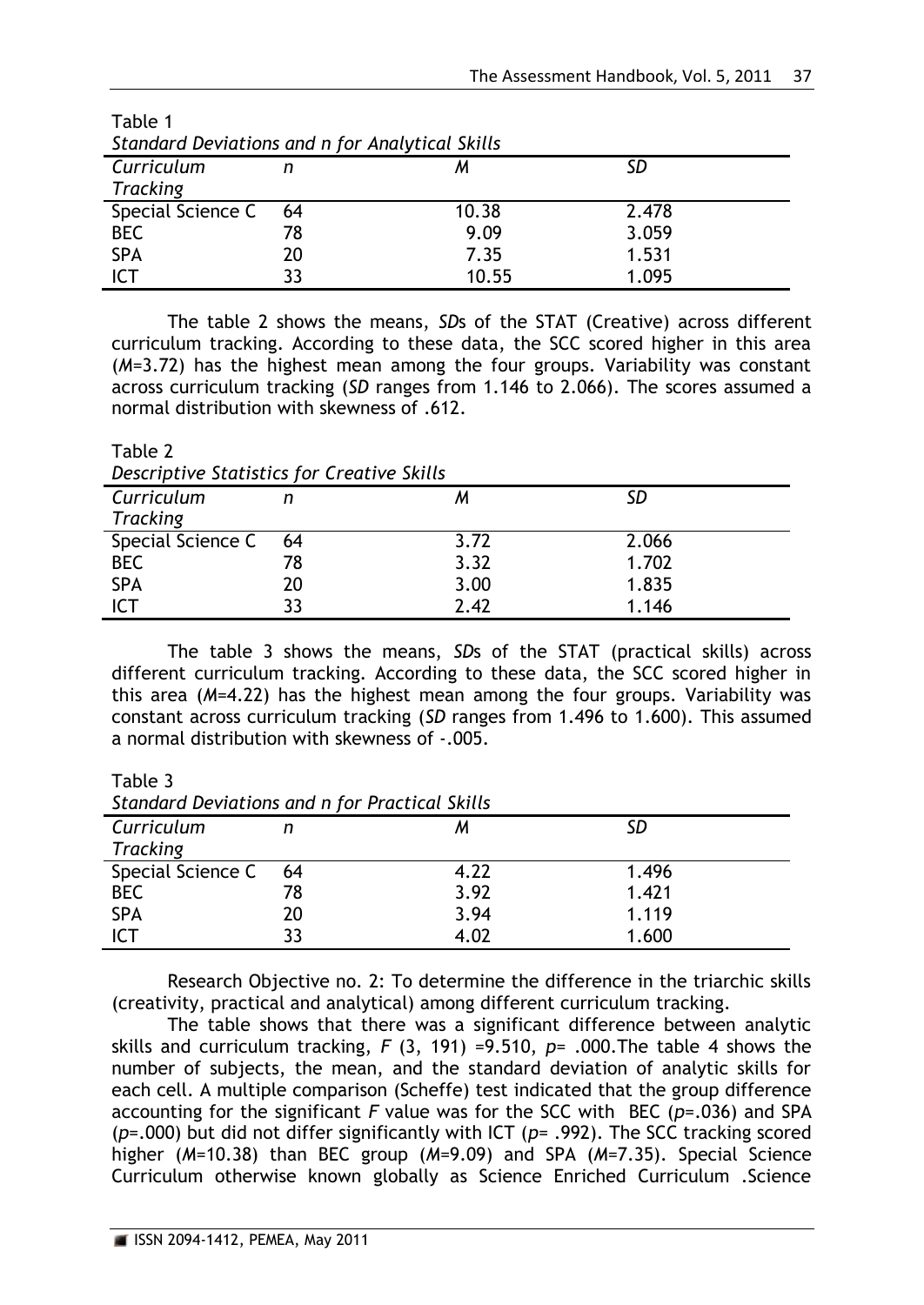courses are aimed to critically and logically choose ideas through scientific means. Thus, having the discipline likely will improve ones analytical skills.

Brody (2001) stated that analytical ability is relative to the academic achievement. It can be concluded based on the report grade from the SCC and ICT students that they have higher General Weighted Average and NCAE scores. Thus this findings support the hypothesis.

| Table 4 |  |
|---------|--|
|         |  |

| Analysis of Variance for Analytic Skills |     |       |     |  |  |
|------------------------------------------|-----|-------|-----|--|--|
| Variable and                             |     |       |     |  |  |
| Source                                   |     |       |     |  |  |
| Between Groups                           |     | 9.510 | 000 |  |  |
| <b>Within Groups</b>                     | 191 |       |     |  |  |

The table shows that there was a significant difference between creative skills and curriculum tracking, *F* (3, 191)=4.062, *p*=.000.The table 5 shows the number of subjects, the mean, and the standard deviation of analytic skills for each cell. A multiple comparison (Scheffe) test indicated that the group difference accounting for the significant *F* value was for the SCC with ICT (*p=*.010) but not with the two groups: BEC and SPA (p=.620 and p=.474). The SCC tracking scored higher (*M*=3.72) than BEC group (*M*=3.32) and SPA (*M*=3.0). Creativity is considered as a desolated area in information systems field (Higgins & McIntyre, 1993). There was a predominance of use of analytical techniques. This would support the group difference between SCC and ICT tracking. Special Science Curriculum, Basic Education Curriculum and Special Performing Arts may have been similar to creative aspects. The so called "laboratory of life "introduced in the subject Makabayan in Basic Education Curriculum where it integrates different subjects like Physics and Chemistry to each year level.

Table 5

| Analysis of Variance for Creative Skills |     |       |     |  |  |
|------------------------------------------|-----|-------|-----|--|--|
| Source                                   |     |       |     |  |  |
| <b>Between Groups</b>                    |     | 4.062 | 000 |  |  |
| <b>Within Groups</b>                     | 191 |       |     |  |  |
|                                          |     |       |     |  |  |

The table shows that there was no significant difference between practical skills and curriculum tracking, *F* (3, 191) =5.96, *p*=.96.The table 6 shows the number of subjects, the mean, and the standard deviation of analytic skills for each cell. This can be attributed to the homogeneity of the sample. It is said to be that problem solving skills are likely to improve at the later adulthood. Early adulthood is more focused on traditional cognitive abilities (Sternberg, Wagner, Williams, & Horvath, 1995). Tacit knowledge is composed of three defining characteristics namely: procedural, attainment of goals personal value and independence. Results from a landmark study supported that depth and breadth of experience may influence problem solving skills (Warren & Sternberg, 1985). With this empirical data, it can be concluded those 15 to 17 years old of age as the age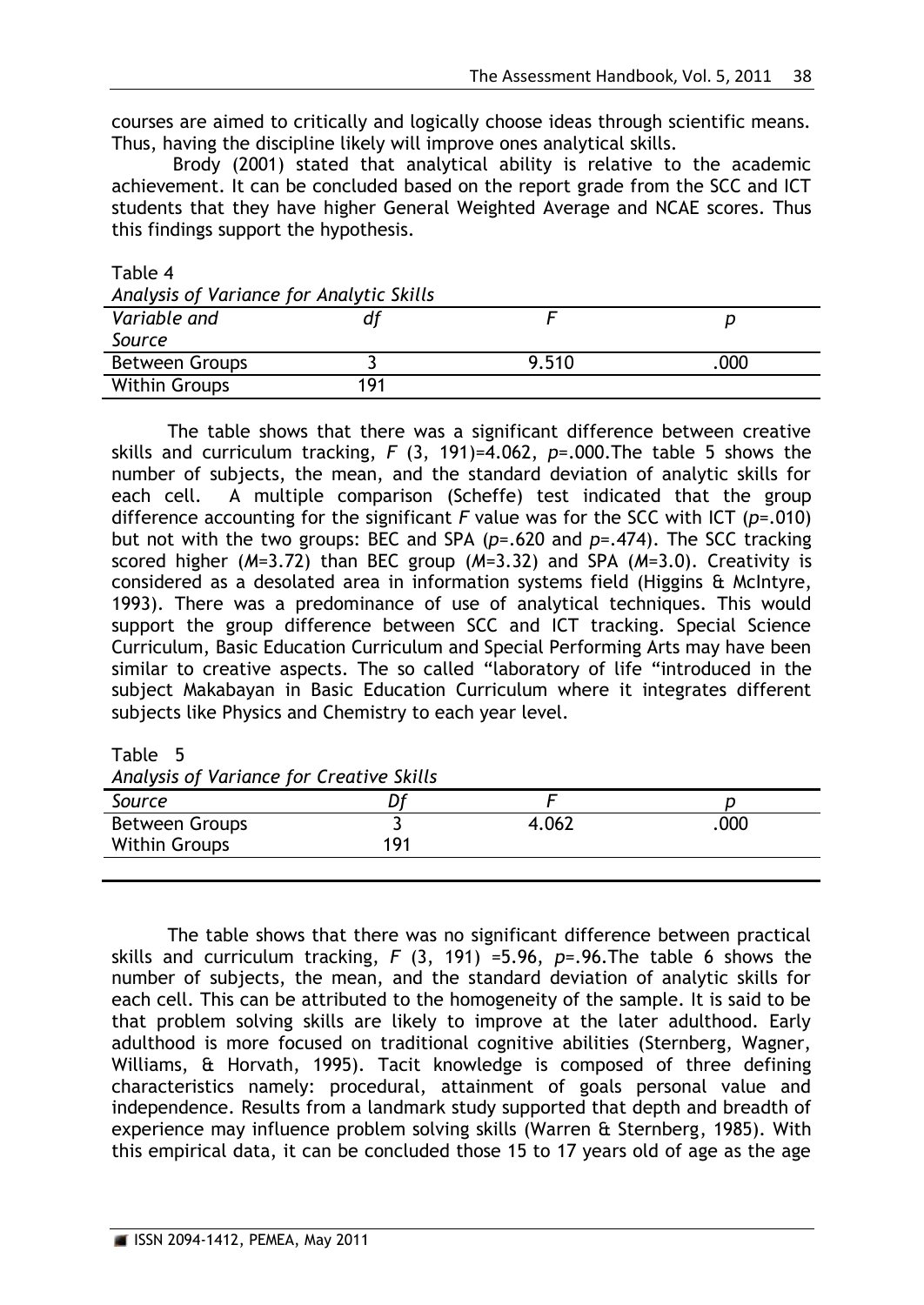ranges of the participants in this study that it is likely to expect homogenous level of practical skills.

Brody (2001) accounted the contribution of practical intelligence to academic achievement to be quite small. This strengthened and espoused the insignificant result of this hypothesis. One of the empirical assertions of Practical Intelligence is independence. It is not related with academic intelligence (Gottfredson, 2002). This may be one of the reasons that despite of the different tracking practical skills remained insignificant.

Table 6

| Analysis of Variance for Practical Skills |     |       |  |  |  |
|-------------------------------------------|-----|-------|--|--|--|
| Source                                    |     |       |  |  |  |
| <b>Between Groups</b>                     |     | 5.432 |  |  |  |
| <b>Within Groups</b>                      | 191 |       |  |  |  |

Research Problem 3: To determine the multiple correlates of triarchic skills (Analytical, Creative and Practical) among fourth year highs school students.

Multiple regressions were conducted to determine the best linear combination for predicting analytical skills. This combination of variables significantly predicted analytic skills, *F* (6, 185) = 19.04, *p* < .05, with six variables significantly contributing to analytic skills. The beta weights, presented in table 7 suggest that high general weighted average  $(4<sup>th</sup>$  year), nonverbal, verbal ability and being in Special Science Curriculum (SSC) and Information Computer Technology (ICT) tracking also contribute to the prediction. This indicates that 36 % of the variance in analytic skills was explained by the model.

Table 7

*Simultaneous Multiple Regression Analysis Summary for Predicting Analytical Skills*

|                                      |           | , ,        |          |
|--------------------------------------|-----------|------------|----------|
| Variable                             | B         | <b>SEB</b> |          |
| <b>Basic Education</b><br>Curriculum | $-0.815$  | .398       | $-0.148$ |
| Special Performing<br>Arts           | $-2.407$  | .613       | $-.273$  |
| <b>Verbal Ability</b>                | .038      | .010       | .271     |
| Non Verbal Ability                   | .020      | .008       | .178     |
| GWA 3 <sup>rd</sup> year             | $-.412$   | .217       | $-.427$  |
| GWA $4th$ year                       | .624      | .220       | .641     |
| Constant                             | $-12.434$ | 5.258      | 5.258    |
| N <sub>ofo</sub> D <sub>2</sub> 282. |           |            |          |

*Note*. *R²= .382; F(6,185)=19.04, p<.05*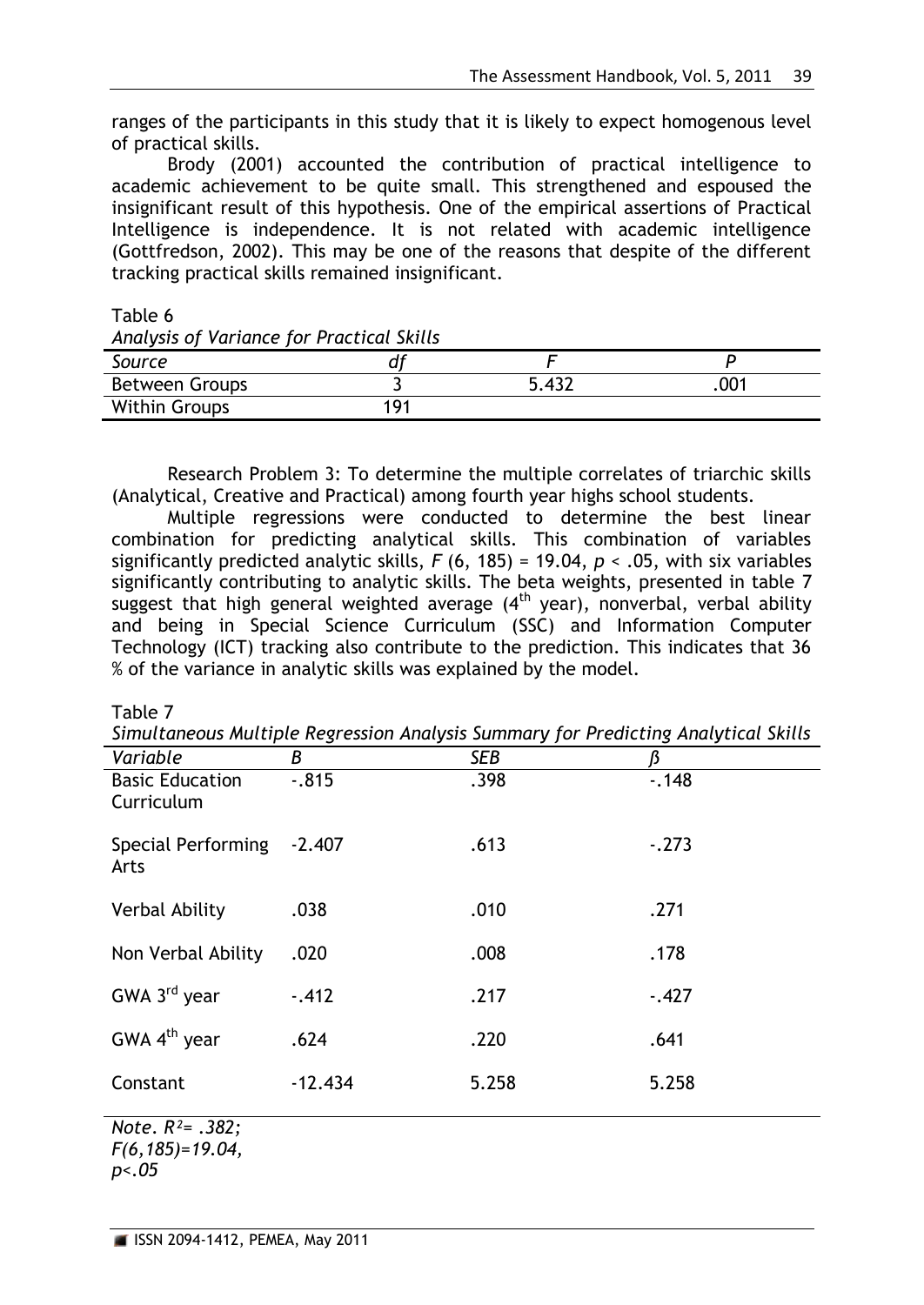Multiple regressions were conducted to determine the best linear combination for predicting creative skills. This combination of variables significantly predicted creative skills, *F* (6, 185) = 19.04, *p* < .05, with six variables significantly contributing to analytic skills. The beta weights, presented in table 8 suggest that high in mathematical ability, clerical ability, 3<sup>rd</sup> year general weighted average and being in Basic Education Curriculum (BEC) and Special Performing Arts (SPA) tracking also contribute to the prediction. This indicates that 15 % of the variance in creative skills was explained by the model.

| Table 8                              |                                                                                    |       |      |  |  |
|--------------------------------------|------------------------------------------------------------------------------------|-------|------|--|--|
|                                      | Simultaneous Multiple Regression Analysis Summary for Predicting Creativity Skills |       |      |  |  |
| Variable                             | В                                                                                  | SEB   | ß    |  |  |
| <b>Special Science</b><br>Curriculum | .716                                                                               | .380  | .187 |  |  |
| <b>Basic Education</b><br>Curriculum | .812                                                                               | .356  | .220 |  |  |
| <b>Special Performing</b><br>Arts    | 1.330                                                                              | .496  | .225 |  |  |
| Mathematical<br>Ability              | .021                                                                               | .007  | .256 |  |  |
| <b>Clerical Ability</b>              | .011                                                                               | .006  | .130 |  |  |
| GWA 3 <sup>rd</sup> year             | .080                                                                               | .124  | .124 |  |  |
|                                      | $-6.506$                                                                           | 4.057 |      |  |  |
| Constant                             |                                                                                    |       |      |  |  |

*Note*. *R²= .174; F(6,185)=6.493 p<.05*

Multiple regressions were conducted to determine the best linear combination for predicting practical skills. This combination of variables significantly predicted practical skills, *F* (6, 185) = 19.04, *p* < .05, with six variables significantly contributing to practical skills. The beta weights, presented in table 9 suggest that high mathematical ability and manipulative skills also contribute to the prediction. This indicates that 15 % of the variance in practical skills was explained by the model. The finding is similar to Sternberg (2006) where it yielded a significant relationship between SAT- Math and practical abilities.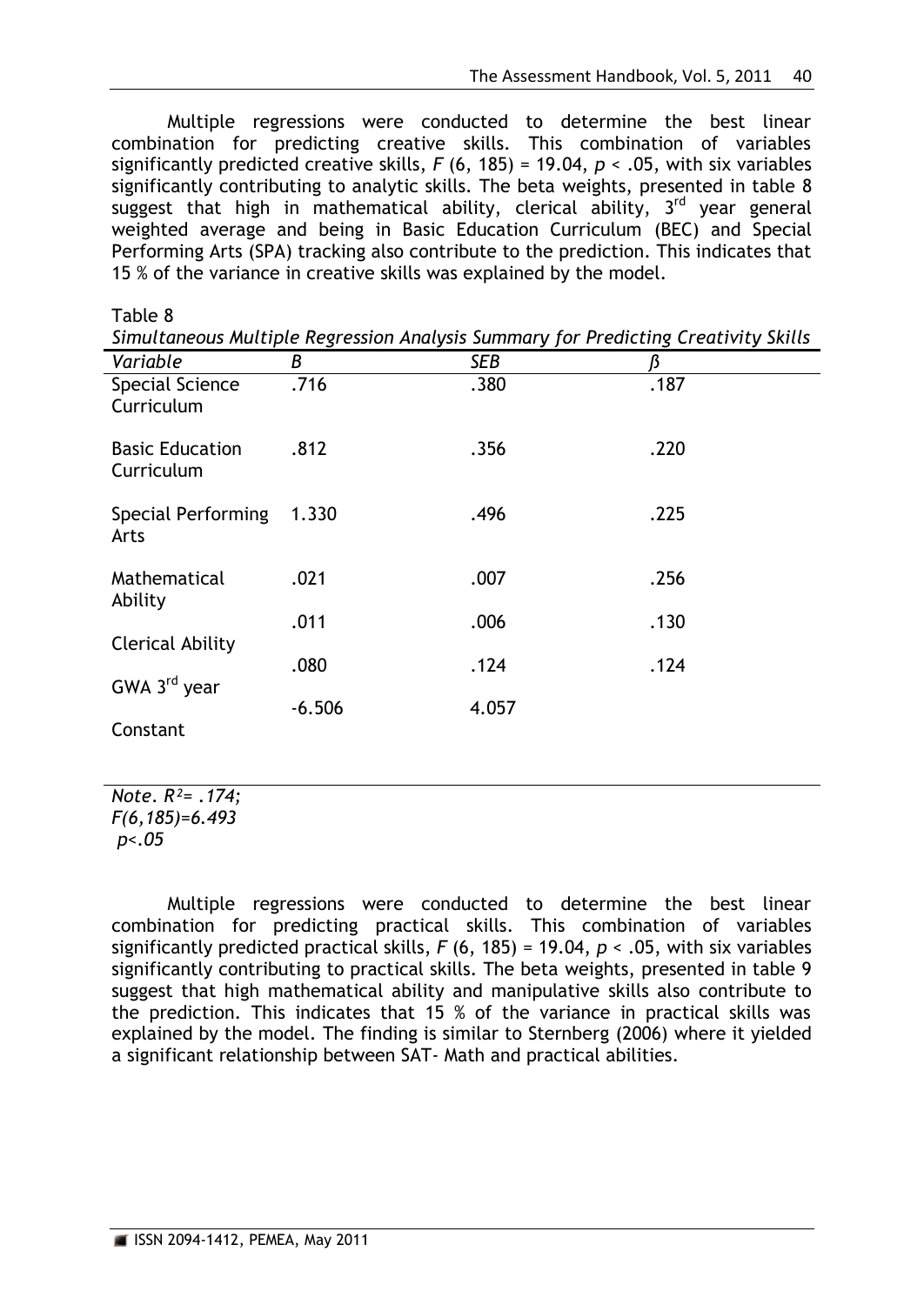| sunatuneous materple negression ruiatysis saniniai y joi in careenigh racereat sititis |        |            |         |  |
|----------------------------------------------------------------------------------------|--------|------------|---------|--|
| Variable                                                                               | В      | <b>SEB</b> |         |  |
| Mathematical                                                                           | .012   | .005       | .195    |  |
| Ability                                                                                |        |            |         |  |
|                                                                                        | .019   | .008       | .308    |  |
| <b>Manipulative Skills</b>                                                             |        |            |         |  |
|                                                                                        | $-.07$ | .009       | $-.248$ |  |
| <b>Techno Vocational</b>                                                               |        |            |         |  |
| <b>Skills</b>                                                                          |        |            |         |  |
|                                                                                        | 3.159  | .387       |         |  |
| Constant                                                                               |        |            |         |  |
| Note. $R^2$ = .246;                                                                    |        |            |         |  |
| $F(3, 190)=4.081$                                                                      |        |            |         |  |
| p<.05                                                                                  |        |            |         |  |

Table 8

*Simultaneous Multiple Regression Analysis Summary for Predicting Practical Skills*

## **Discussion**

This study espouses some assumptions of curriculum tracking utilizing the framework of Sternberg's Successful Intelligence. The triarchic skills comprised of analytical, creative and practical skills. The three seemingly are independent to each other in terms of curriculum tracking. . Special Science and Information Computer Technology curriculum are both high in analytical and divergent from Basic Education and Special Performing Arts. The results are relative to the goals and objectives of their tracking. Science inclined tracking are provided with more complexed problem solving, thus this trained them to be more critical and analytical. Likewise with Information Computer Technology, they were also regarded high ability students as reflected in their entrance examination. This would just support the triarchic ability of analytical skills of Sternberg,

The creative skills of Special Performing Arts, Basic Education Curriculum and Special Science Curriculum are parallel to each other. It is noteworthy to consider that the three are indeed different from Information and Computer Technology. The result may imply that computer tracking may be lacking in creativity given the nature.

However the practical skills are homogenous among curriculum tracking. The age of the participants are almost similar and close to each other. Practical skills can be more pronounced to older adults. **Conclusion** 

Triarchic skills specifically analytical and creative differ across curriculum tracking. Practical skills remained not significant across curriculum tracking. General weighted Average for (fourth year), nonverbal, verbal ability, being in Special Science Curriculum and in Information Computer Technnology contributed in the prediction of analytical skills. Furthermore high in mathematical ability, clerical ability and general weighted average (3rd year, being in Basic Education Curriculum and Special Performing Arts predicted creative skills. Practical skills have the following predictors such being high in mathematical ability and manipulative skills.